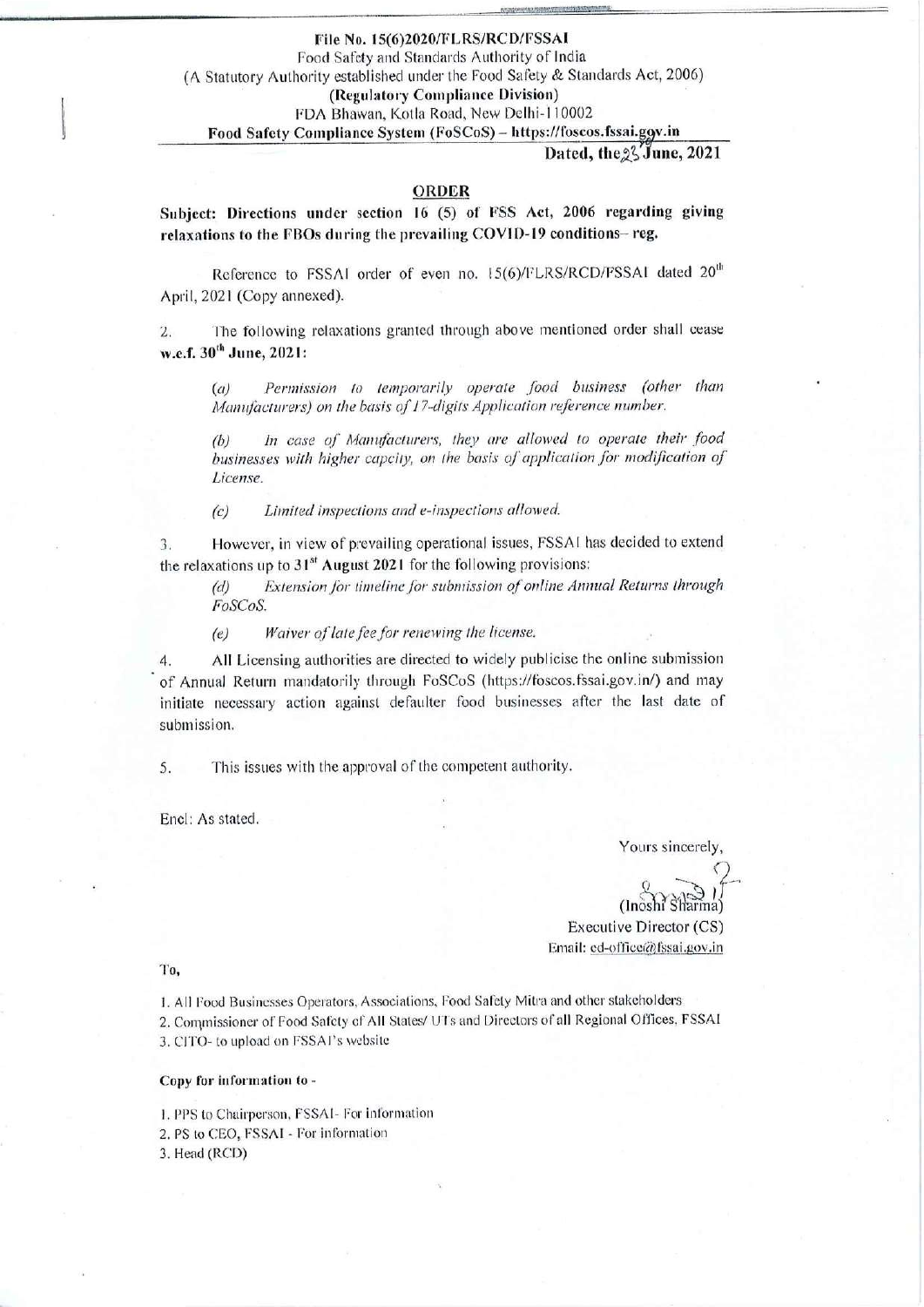# No. 15 (6)2020/FLRS/RCD/FSSAI Food Safety and Standards Authority of India (A Statutory Authority established under the Food Safety and Standards Act, 2006) (Regulatory Compliance Division) FDA Bhawan, Kotla Road, New Delhi - 110002

Dated, the 20<sup>th</sup> April, 2021

# ORDER

# Subject: Directions under section 16 (5) of FSs Act 2006 regarding giving relaxations to the FBOs during the prevailing COVID-19 conditions-reg.

To ensure uninterrupted food services/supply during the present prevailing COVID 19 conditions across the country, FSSAI has decided to facilitate the FBOs and ensure ease of doing business by providing following relaxations:

Permission to temporarily operate food business (other than Manufacturers) on the basis of 17-digits Application reference number: All FBOs except Manufacturers are allowed to temporarily operate their food business on the basis of application. This may be for new licence/ registration or modification of existing licence / registration to add a kind of business (other than manufacturer). Such FBOs shall be required to apply by making online application with prescribed fee through online mode on FosCoS and possess a valid receipt of application having seventeen-digit application reference number. FBO shall be required to inform by email to the concerned Licensing / Registration Authorities/ Commissioner of Food Safety about commencing his food business enclosing a scanned copy of the application in Form M enclosed. The same needs to be signed by proprietor/director/partners or a senior employee of the applicant. The contact of a. details of Commissioner of Food Safety is available at https://www.fssai.gov.in/cms/commissioners-of-food-safety.php while the details of Licensing and Registering Authorities are available under "Know Your Officer utility on the homepage of FoSCoS (https:/foscos.fssai.gov.in).

The said relaxation is available to only to those applicants who have the requisite permission from State/ relevant local authorities to operate in the lockdown/ restrictions/ curfew etc. The FBO shall cease his operations at the premises related to food unless he has obtained a valid FSSAI licence/ registration as applicable, within 30 days after the expiry of this relaxation.

b. In case of Manufacturers, they are allowed to operate their food businesses with higher capacity, on the basis of application for modification of License: Such FBOs shall be required to apply for modification of FSSAI l and possess a valid receipt of application having 17-digits application reference number.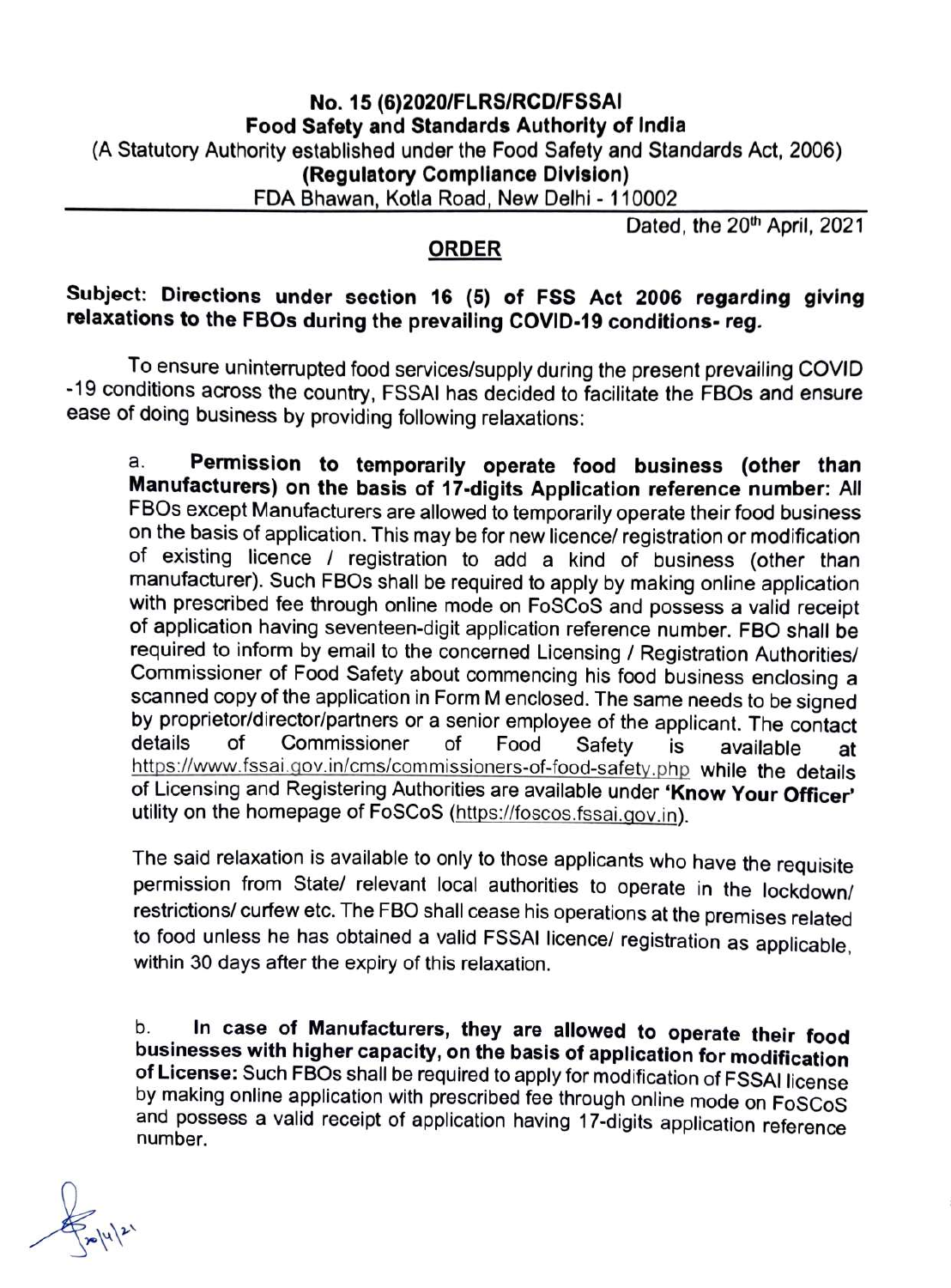c. Limited Inspections and e-inspections allowed: No pre-inspections are required for issuance of new FSSAI license/registration except in case of manufacturing of high risk food product viz. Milk and milk products, slaughter houses, meat and meat products etc. Similarly no routine inspections are required to be done. However, food safety authorities can conduct e-inspections in case of select cases on basis of risk profiling eg milk and milk products, slaughter houses, meat and meat products etc or in case of any food emergency/ incidents and complaints as per the existing provision of FSS Act, 2006, rules and regulations made thereunder.

Extension for timeline for submission of online Annual Returns through FoSCoS: The timeline for submission of online annual yearly returns (D-1) for the period 2020-21 due for submission on or before 31<sup>st</sup> May, 2021 has been extended till 30<sup>th</sup>, June 2021. The same has to be filed mandatorily through online mode i.e. through Food Safety Compliance System, FOSCOS (for detailed instructions, refer FSSAI order number 15(31)2020/FoSCoS/RCD/FSSAI dated 18th Dec 2020). d.

Waiver of late fee for renewing the license: It has been decided to waive off the late fee, in case, renewal of license is not applied as early as 30 days before the expiry of license [refer Regulation 2.1.7(2) and 2.1.7(4) of FSS (Licensing and Registration of Food Businesses) Regulations 2011]. This late fee ranges from Rs. 100 to Rs. 3000. No late fee for renewal of Licenses shall be charged till 30th June 2021, i.e. no late fee for renewal application (as stipulated under the said regulation) will be charged for licenses, if filed on or before 30th June 2021. As the process for renewal of license and registration is completely online and renewals can be filed as early as 180 days prior to expiry of license and registration, food businesses are advised to file the renewal application well in time to avoid expiry of their licenses and registrations and causing unnecessary hassle to themselves. It is clarified that the late fee applicable on renewals applied after 30<sup>th</sup> June 2021 will be charged as per the provisions in FSS (Licensing and Registration of Food Businesses) Regulations 2011. e.

The above relaxations shall cease w.e.f. 30.06.2021 irrespective of the status of lockdown/ curfew/ containment at any location. 2.

3. Commissioners of Food Safety are advised to supervise the above relaxations which are for the facilitation of the food business operators in public interest. Once, the relaxations expire/ are over, Food Safety Commissioner must ensure that the FB0s who have availed the permission of operating without licensing/ registration/ modification based on 17-digit Application Reference Number (ARN) generated on FosCoS, oease operations within 30 days from the end of the relaxation, unless licence/ registration has been obtained by them. Food Safety Commissioners shall also ensure that the applications shall be processed on priority and approvals granted expeditiously for the licensel registration(s) applied.

 $\frac{1}{20}|x|^{2}$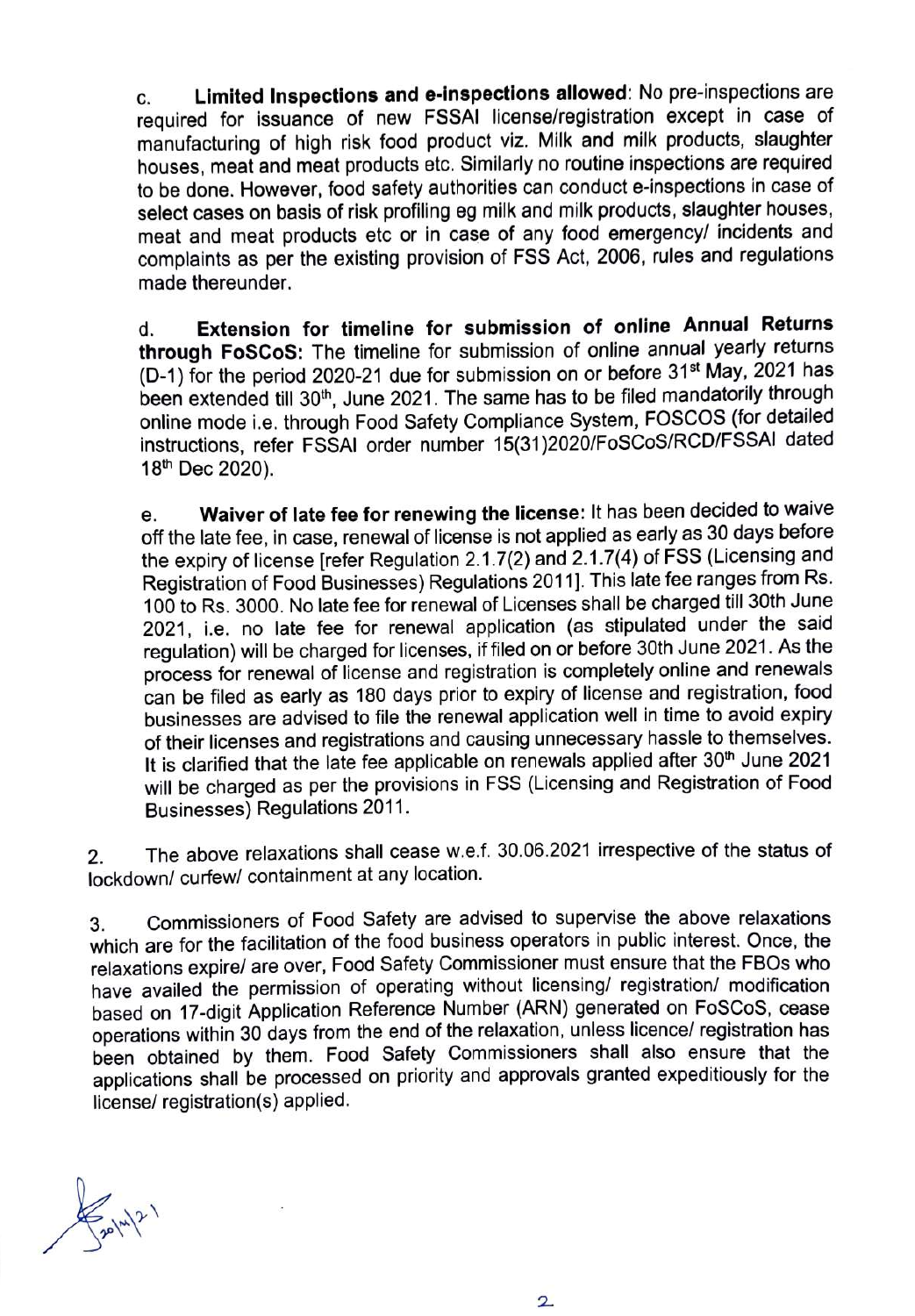4. This issues with the approval of the Competent Authority in exercise of power vested under Section 16 (5) of Food Safety and Standards Act, 2006.

Encls:- As stated

 $\sqrt{1 - \frac{c}{c^2}}$ 

(Dr Shobhit Jain) Executive Director (CS) Email: ed-office@fssai.gov.in

To -

- 1. All Food Business Operators
- 2. Commissioner of Food Safety of all States/UTs
- 3. All Directors, Regional Office, FSSAI
- 4. Commissioner Single Window, CBIC-For circulating to field formation of Customs working as Authorised Officers.
- 5. All Central Licensing Authority, FSSAI
- 6. All Authorised Officers, FSSAI
- 7. CITO, FSSAI: For uploading on FSSAI website.

## Copy for information to -

- 1. PPS to Chairperson, FSSAI
- 2. PS to CEO, FSSAI
- 3. All Divisional Heads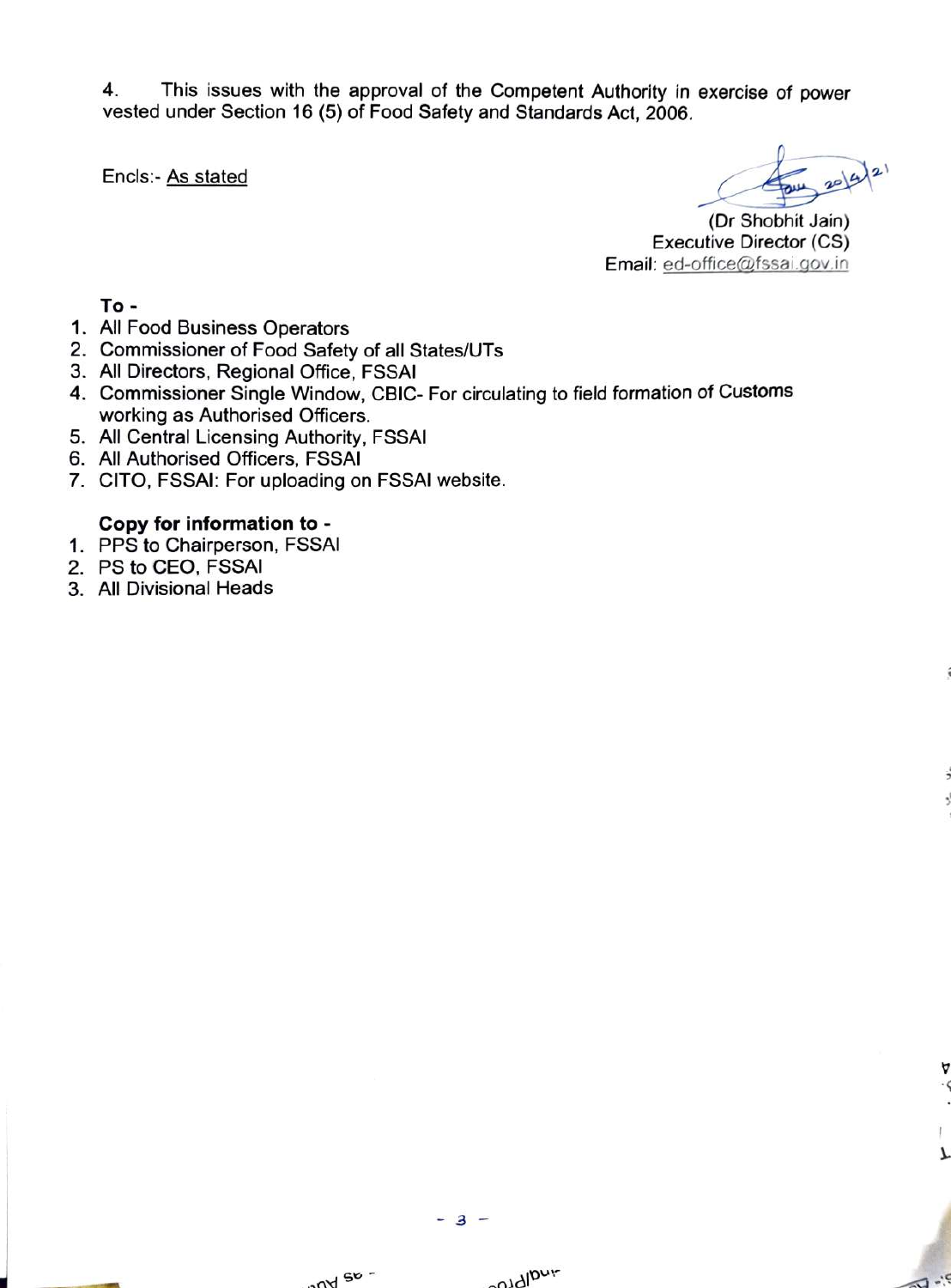## FORM-M

| To |  |  |  |
|----|--|--|--|
|    |  |  |  |
|    |  |  |  |

| State: |  |  |
|--------|--|--|

Subject: Intimation and declaration regarding commencing of food business activities during the lockdown period by possessing the valid receipt of application having Number (ARN) for FSSAI license/registration - reg. Application Reference

Madam/ Sir,

am in businesS of (nature of business) and the details of my business are as below

- A) Name of entity:
- B) Type of entity:
- C) Address of premise of food business operations: D) Details of responsible person
- - i) Name:
	- ii) Mobile:
	- iii) Alternate mobile/ landline
	- iv) Email ID:

F) Kind of Business:

- G) Category (as per Food Category System) of food being handled:
- H) Application Reference Number (ARN) generated from FLRS (17-digits):

- General declaration and undertaking:<br>i. I hereby undertake that I shall maintain all hygiene requirements in my operation all requirements<br>Regulations made including extra precautions required to prevent spread of COvID19. I shall follow Regulations made therein. I shall only handle food which is permissible under the<br>FSS Act, 2006.
	- ii. I hereby declare that I have the requisite permission to operate in the lockdown and my operation shall be limited only for essential items and supplies, as permitted by authorities.